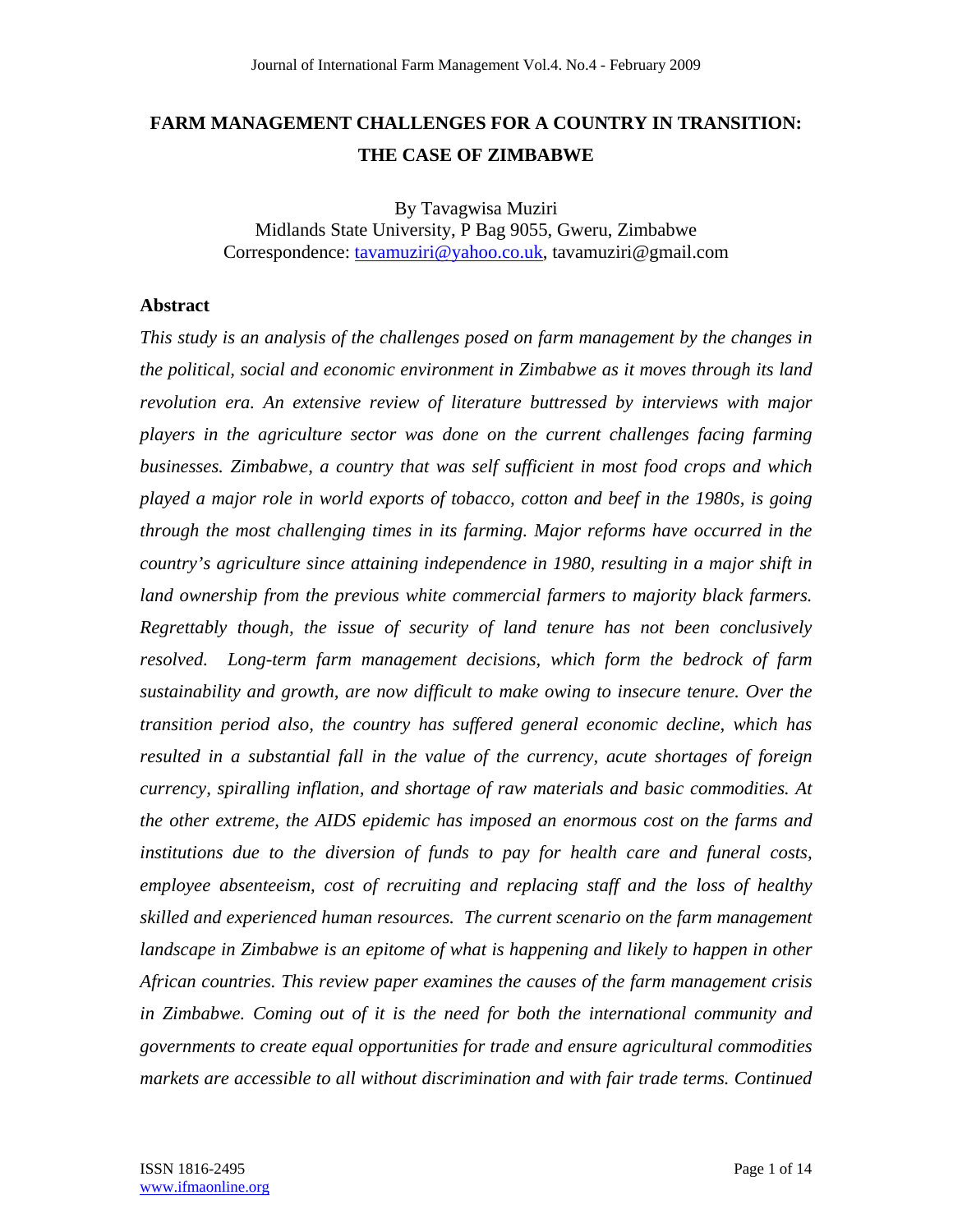*education of new farmers on more efficient management will be essential as well as the need to tap know how from former commercial farmers to move communal farmers from a subsistence way to a commercially orientated focus. HIV/AIDS education and treatment should be expanded and extended to all farming communities. Central to everything is the incentive that comes with security of tenure which allows farmers to own their land resources so that they are able to increase investment. Government should resolve the issue of tenure security over land resources to increase investment and stimulate growth on farms. African governments are encouraged to take seriously issues of farm management, encourage investment and growth in production as this is pivotal to attaining of food security. The international community is urged to work towards creating trade policies that raise incomes in rural economies in developing countries and level agricultural trading terms.* 

*Keywords*  Farm management, tenure; HIV/ AIDS; trade, education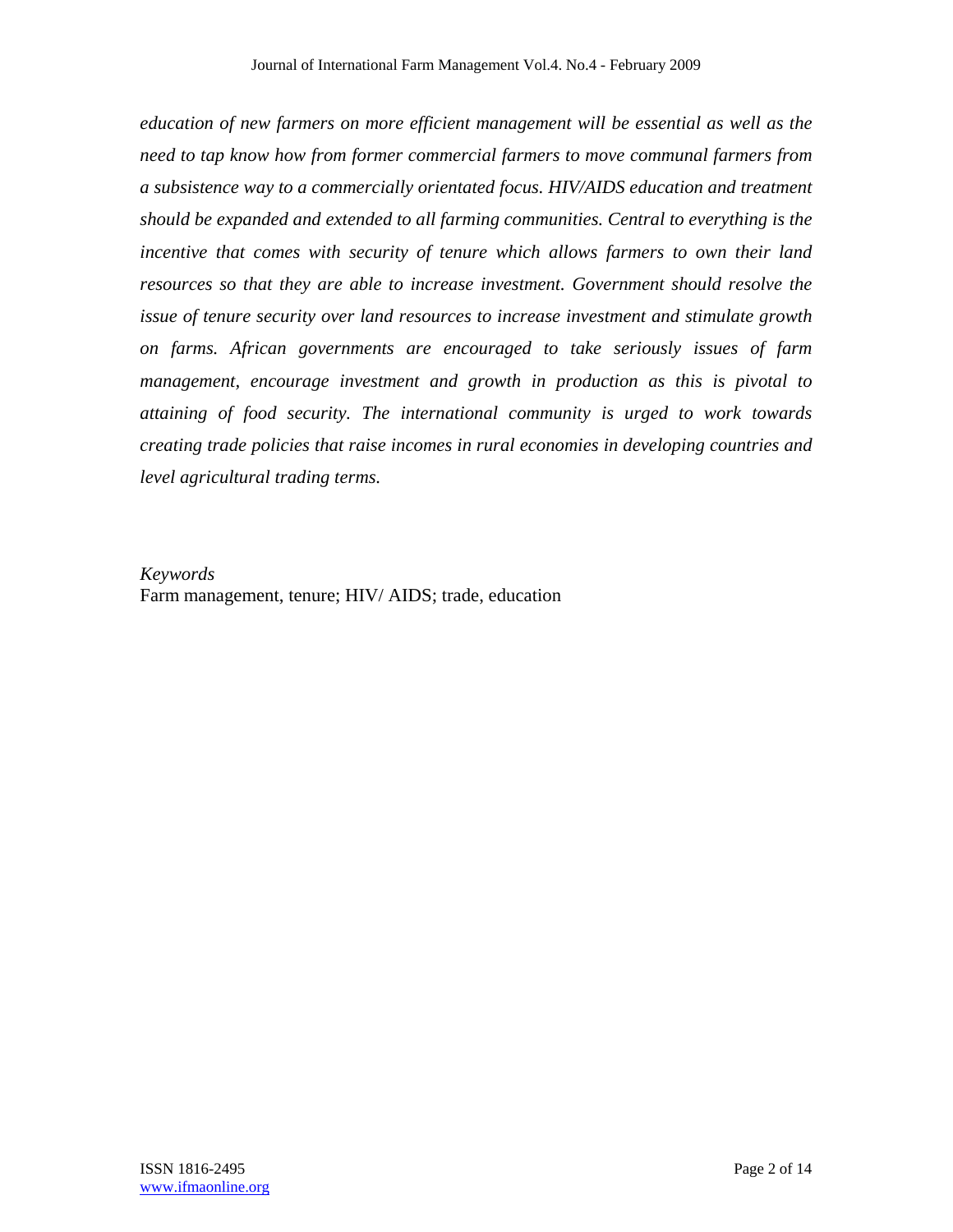# **1.0 INTRODUCTION**

In Zimbabwe, agriculture provides employment and income for 70% of the population, together with 60% of the raw materials required by the industrial sector. (UN, 2006). The sector earns more than 60% of the country's total foreign currency earnings annually, contributing between 15% and 19% to annual GDP depending on the rainfall pattern (Makamure, Muzuwa, and Jowa, 2001).

Since the government launched its fast track land reform programme in 2000, Zimbabwe's economy has gone into freefall (UN, 2006). This has been characterized by soaring inflation of 1560% as of January 2007 (Herald, 2007). The combination of erratic rainfall, the drop in commercial maize production due to the land reform programme, the government monopoly on cereal imports and local trading and the HIV/ AIDS pandemic have stripped Zimbabwe of its former status as Southern Africa's breadbasket. This compounded with unequal trade terms with developing countries under the banners of bodies such as World Trade Organisation (WTO) and European Union (EU) have contributed to the current meltdown in the economy which has crippled the agricultural economy.

The period under review stretches from 1995 to the present. The background to this period is also described, especially the early 1990s when the country adopted the landmark economic reforms prescribed by the Bretton Woods institutions, the World Bank and International Monetary Fund (IMF), dubbed the Economic Structural Adjustment Programme (SAP). These led to a negative turnaround in the economy which was later fuelled by the reforms in the land distribution which followed after 1995, bringing the economy to the all-time low where it is today.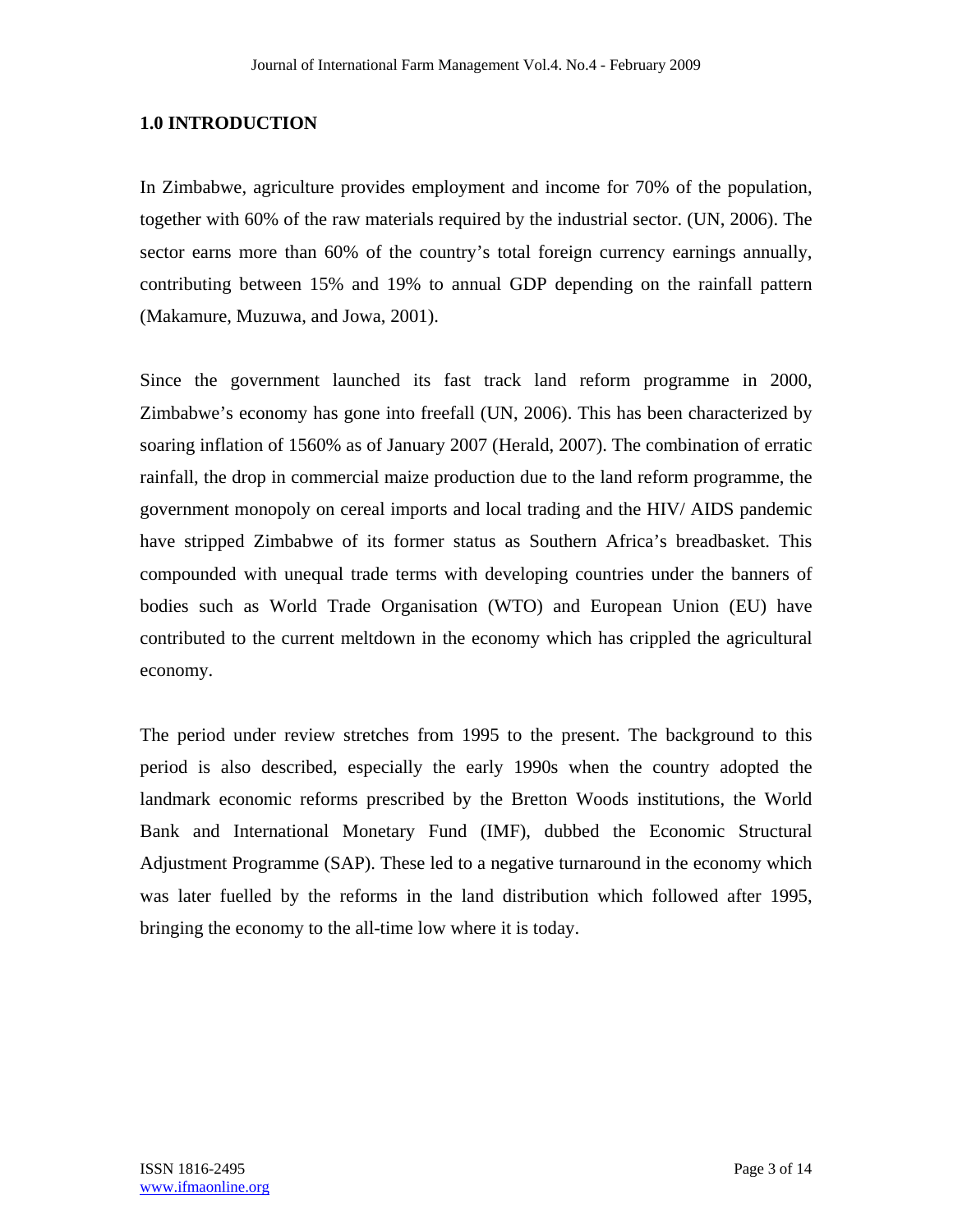# **2.0 METHODOLOGY**

An extensive review of literature was done on the current challenges facing farming. The review was buttressed by interviews with major players in the agriculture sector, including former white farmers, supervisors, new farmers as well as people in agribusiness in the "transition period". The study used both qualitative and quantitative analysis of the impact of challenges posed on farm management by the current political, social and economic environment in Zimbabwe as it moves through its land revolution era. Fieldwork was carried out in October 2006.

### **3.0 FINDINGS**

#### **3.1 Land tenure systems and their effects on farm management**

Property rights are fundamental to wealth creation and secure tenures over land allows farmers to accumulate wealth, encouraging them to invest in land and to use it in a way that enhances sustainability. Throughout Africa there is an urgent need to address tenure security and to provide the land users with security which will allow them to own the land resources so that they are able to increase investment and demand accountability from their politicians and civil servants (Muir- Loreishe, 2005). The dilemma with African economies is that land has become a good with more social and political value than economic value, such that it fails to be useful in trade and the economy, thereby failing to sustain itself.

In an attempt to address the disparities that colonial governments had created in land ownership, the government of Zimbabwe set as its objective from independence in 1980 to resettle indigenous black people. However, because of the constitutional limitations (Bratton, 1994), it could not achieve all its objectives, nor adequately solve the legality of land transfers, particularly for land acquired in the fast track land reform of 1998-2003. As a result, settlements that were created are fraught with controversy as some segments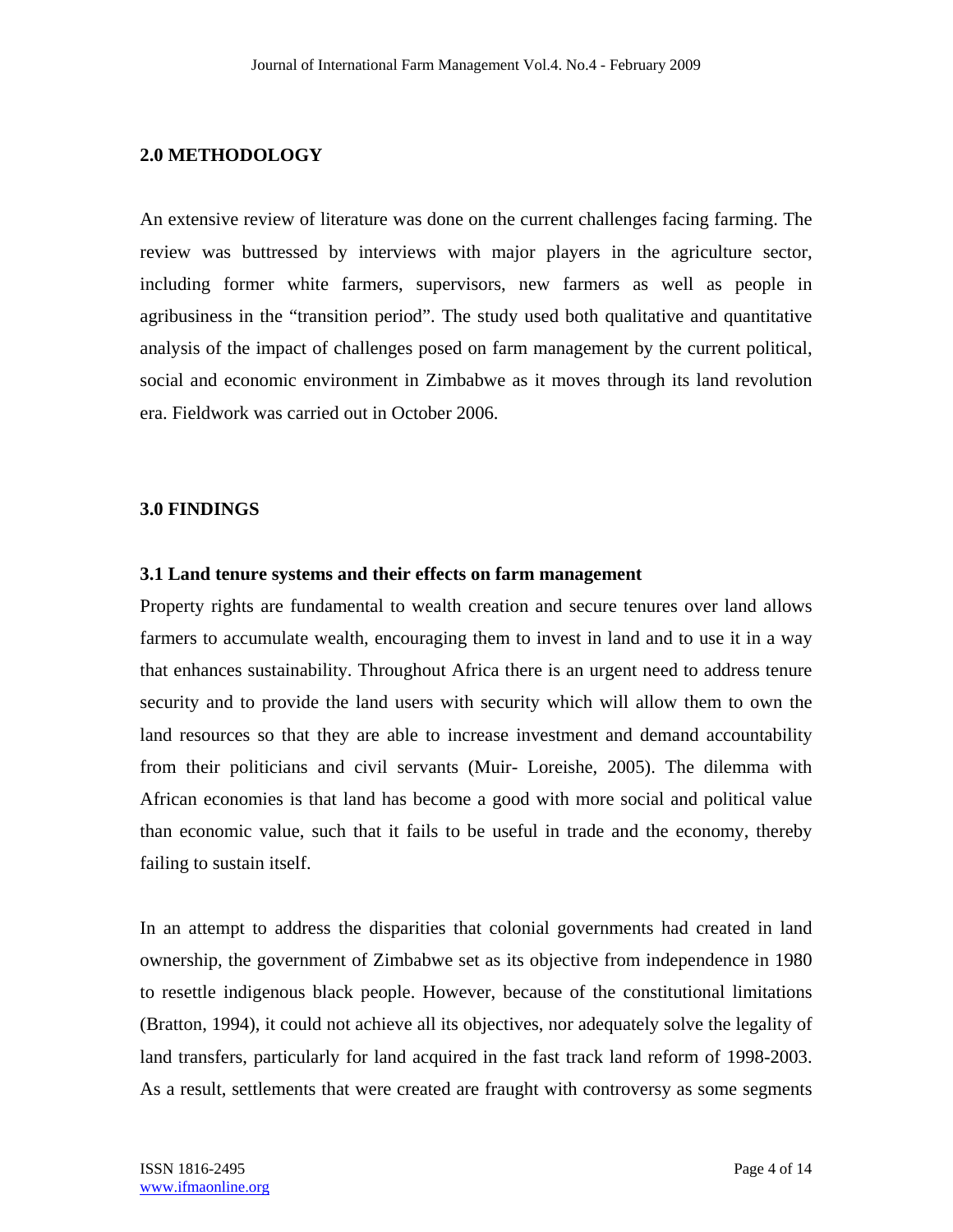of society question their legality. Lack of clear and concrete tenure on the new landholdings puts the incumbent farmer in a difficult situation with regard to decisionmaking. Long term decisions which are necessary for farm survival such as irrigation development, construction of buildings and specialized plant and, most importantly for sub- Saharan Africa, long term fertility recapitalisation measures are difficult to decide when the farm owner is not sure whether he will benefit from the investments. As Muir-Loreishe points out in The Termite Strategy:

*It is difficult to mobilize capital and encourage investment when resources are not treated as economic goods but as social or political privileges:* 

The land redistribution in Zimbabwe resulted in the emergence of two types of smallholder farmers, the A1 and A2 farmers, based on size of landholding. In both these farming communities, unlike the traditional communal holdings, unclear tenure and lack of track record in farming have created barriers to private sector credit provision (Mudimu, 2003). Thus, the new Land Acquisition Act in essence repealed the freehold tenure system which provided incentives for commercial farmers to make productive use of land by investing in yield enhancing and long term capital improvements in their farms or use it as collateral for seasonal and long term loans. Whilst the newly promulgated Land Acquisition Act (Section 16) empowered black farmers with access to land, there is as yet no proper transfer of rights to land to farmers to use it as collateral to acquire the necessary inputs for smooth running of farm operations.

Most smallholder farmers who have become the prime producers in Zimbabwe have a low marginal propensity to save owing to the difficult macroeconomic situation in the country and therefore require external or borrowed finance to kick start their farming operations. Government support through the Central Bank and the Land Bank has not only been inadequate for financing long term farm capital requirements, but also has almost always fallen short of financing farm current expenditures, which are the prime movers for lifting farm productivity. The new farmer is therefore faced with the problem of accessing adequate finance for running the farm. Meanwhile, financial institutions are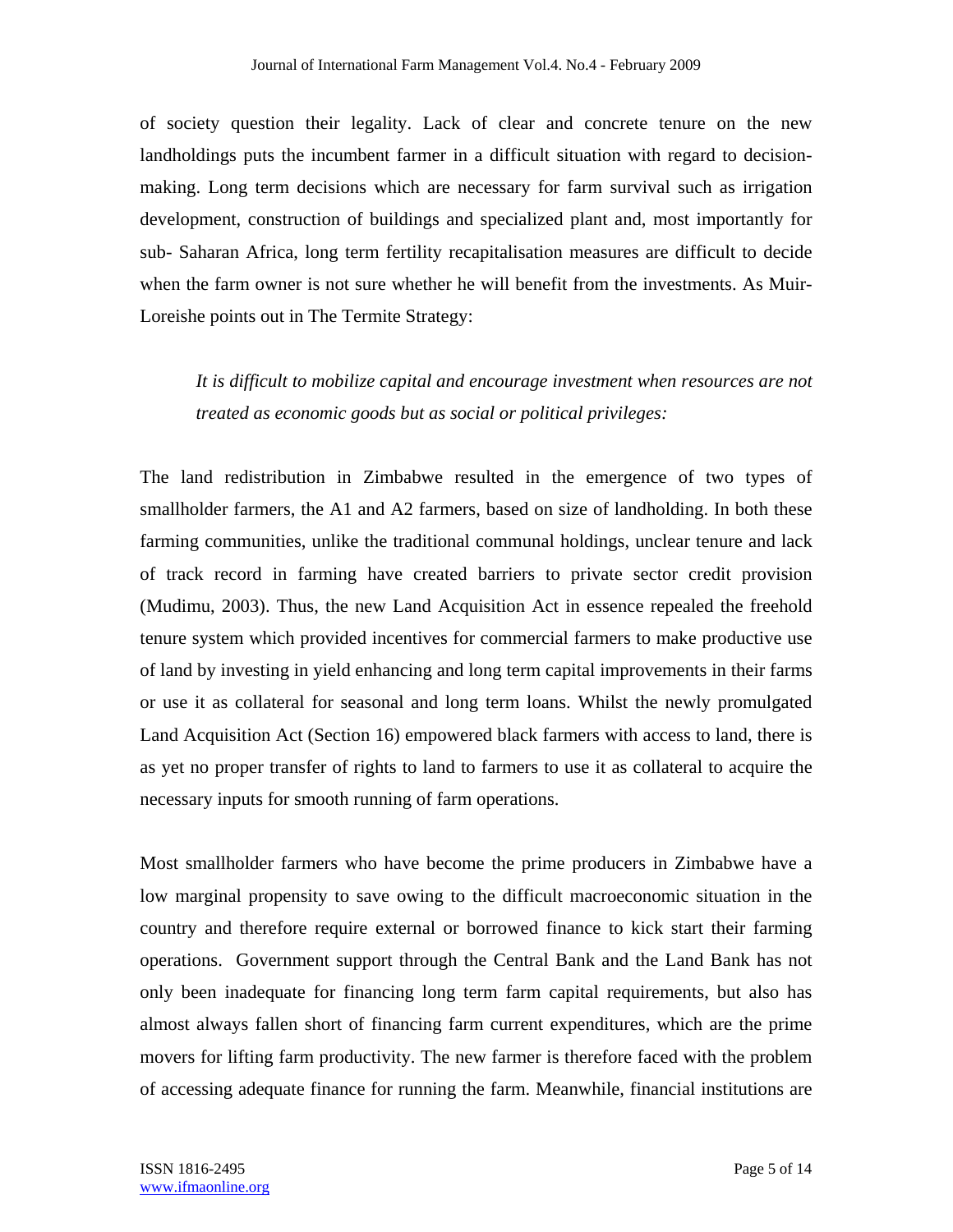hesitant to provide funding citing high risk and others factors, and are not certain whether the farmer will be on the land for a period longer enough to be able to service the loan. The result is that the farmer has no capacity to do meaningful and productive farming owing to *inter alia* lack of inputs, lack of working capital, and insecurity on his part to start long-term productive programmes.

# **3.2 Land fragmentation**

Zimbabwe's farming landscape was dominated by extensive crop and animal production (Viljoen, 1991). In pursuance of the land reform goals, in December 2000, Government gazetted a Structural Instrument Number 288 of 2000 in which maximum farm sizes were prescribed for all agro-ecological regions in the country (Mudimu, 2003). As a consequence of this instrument, most farms which had hitherto been operating large units were subject to immediate sub-division to comply with maximum farm size regulations, as given in Table 1 below:.

|  |  |  |  | Table 1: Maximum farm size for Zimbabwe's agro ecological zones. |  |
|--|--|--|--|------------------------------------------------------------------|--|
|  |  |  |  |                                                                  |  |

| Agro-ecological zone | Maximum farm size     |
|----------------------|-----------------------|
| I                    | 250                   |
| <b>IIa</b>           | 350                   |
| IIb                  | 400                   |
| Ш                    | 500                   |
| IV                   | 1500                  |
| V                    | 2000                  |
|                      | Source: Mudimu, 2003. |

Whilst most farms were subdivided to comply with the statutory requirement, the government also went on to resettle people on 3 to 10ha plots with communal grazing, increasing the number of people practicing subsistence farming. Changes in the scale of production necessitated by farm subdivisions have made some production processes uneconomic (Zimbabwe Catholic Bishops Conference, Evangelical Fellowship of Zimbabwe and The Zimbabwe Council of Churches, 2006). Equipment and infrastructure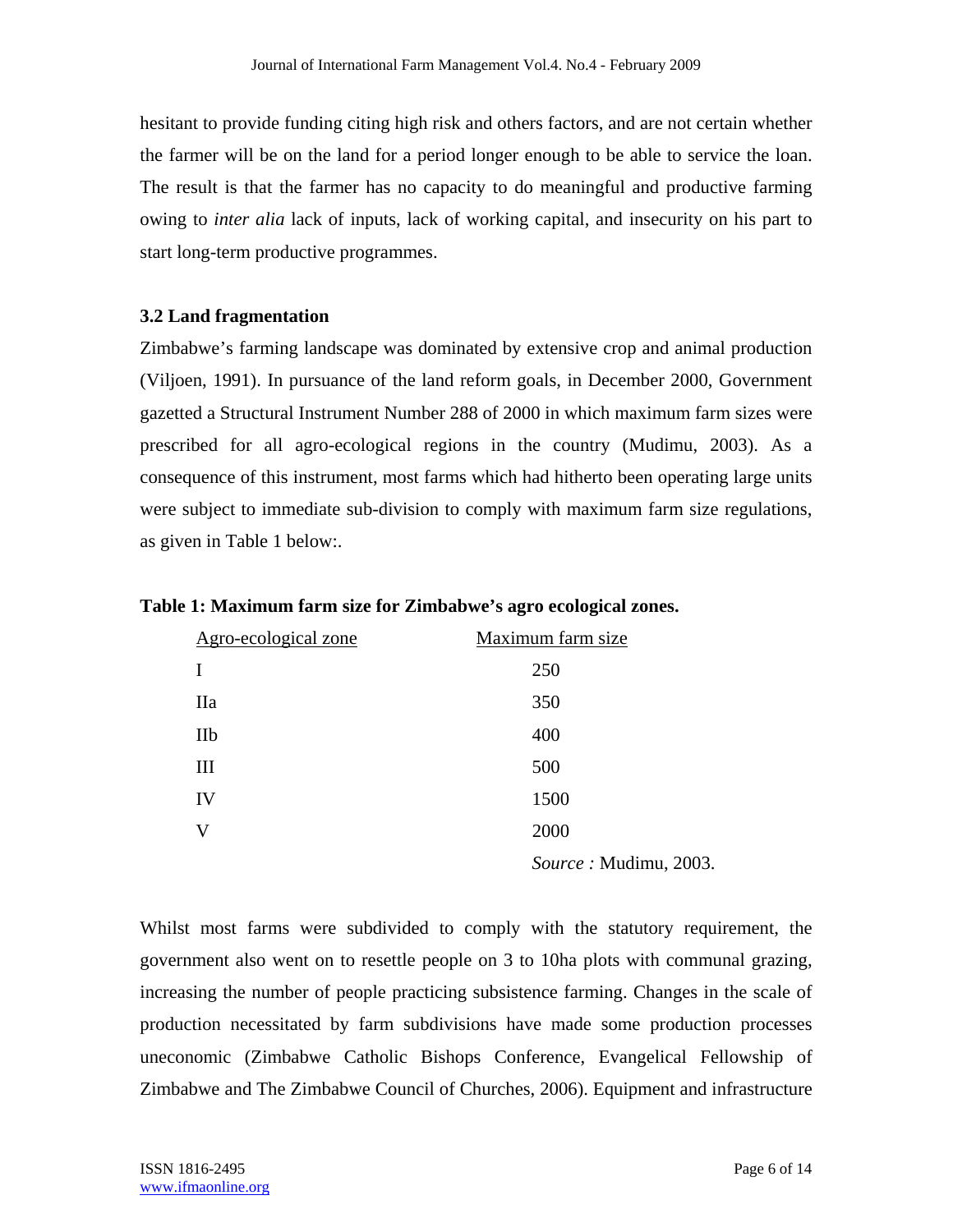that previously had been designed to work productively on large farms became obsolete, with some tobacco barns being converted to classrooms. Large tractors and combine harvesters are now underutilized, while poles from stock pens are used as firewood. Large canals, engines and combines designed to service large farms are now working on smaller farms with relatively high maintenance costs. The farmer is therefore left in a difficult position, servicing large equipment from a small land investment.

Land fragmentation has also resulted in disputes on the use of common facilities like tobacco barns and on water rights where one farmer had been using them before. The new independent farmers cannot agree and coordinate on who uses barns first as they almost always fail to coordinate and synchronise their plantings and harvesting (Meikles, 2007: personal communication).

# **3.3 Government policies and commitment to the farming sector**

The current review examines government policies before and during the transition period. An analysis of public sector expenditure patterns in the formative years suggests that the government set low priority on investment on agricultural prime-movers, which are the engines for agricultural growth (Zimbabwe Government Technical Report, 1994). Real investment in Zimbabwe's agriculture declined from 10 percent per year from 1970 to 1981 to 6% per year from 1982 to 1986. Although total government expenditure increased in real terms in all years throughout the 1980s except in 1984 and 1985, total government budget allocated to agriculture declined on average in real terms (Zimbabwe Government Technical Report, 1994). Yet, experiences from the rest of the world, in particular in the East Asia, whose economies have been expanding significantly, show that levels of public sector investment in agricultural development ranged from 20 to 30 percent for a number of years before the economies could take off.

A review of the period between 1980 and 2000 shows that the Zimbabwean government has never been keen on policies to address food security. Strategies were based on political reactions to unfolding situations. As stated by Mudimu (2003) on the issue of food security: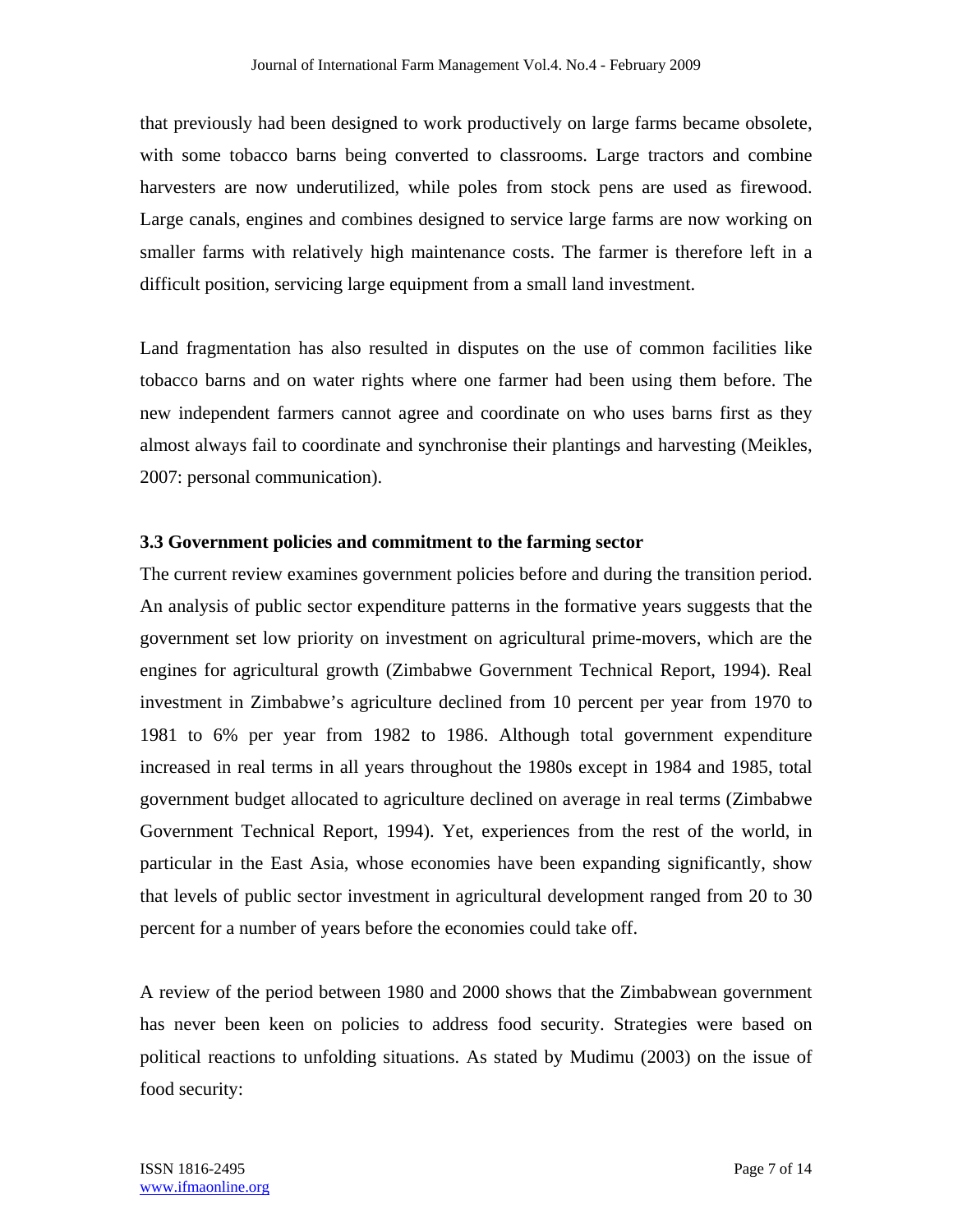*"Zimbabwe has never had a clearly articulated agricultural policy nor one on food security until 2002, when it came up with the Zimbabwe Food Security and Strategy for presentation at the FAO World Food Summit, 2002.* 

At the instigation of the Bretton Woods Institutions, in 1991 the government of Zimbabwe introduced the Structural Adjustment Programme (SAP). The programme among other things liberalised agricultural marketing, advocated a reduction in the government's involvement in direct investment in production, privatization of agricultural marketing and transformation of some marketing boards into private entities where government has limited shareholding, and liberalised import and export trade on some commodities (Makamure, Mazuva and Jowa, 2001). The reforms that were to take place in agriculture as a result of the SAP were not only at variance with central government's agenda of resettling people but were also insensitive of the fact that the new farmers who would eventually be settled required more support than before. This would be needed in infrastructure development, marketing, extension advice, yet the government reduced expenditure on agriculture support. The irony of it was that the government was going to resettle people without the backup support that was crucial for the sustainability of the new settlements. There was therefore no marriage between the programme of land redistribution and economic policies meant to support it.

The transition period has been characterized by a decline in all economic fundamentals in the country resulting from among other factors trade embargoes by the EU on agricultural commodities and a reduction in foreign direct investment. There has been a stunning fiscal and monetary policy breakdown in Zimbabwe starting about the end of 1997, with inflation at 1560% in January 2007 (Herald, 2007). The downturn in the economy has led to major challenges to farm management. Spiralling inflation and shortage of foreign currency has cascaded into shortage of materials such as chemicals, spare parts and equipment necessary for farms. Shortages of raw materials such as chemicals and fertilizers have become serious impediments to the smooth running of farming operations.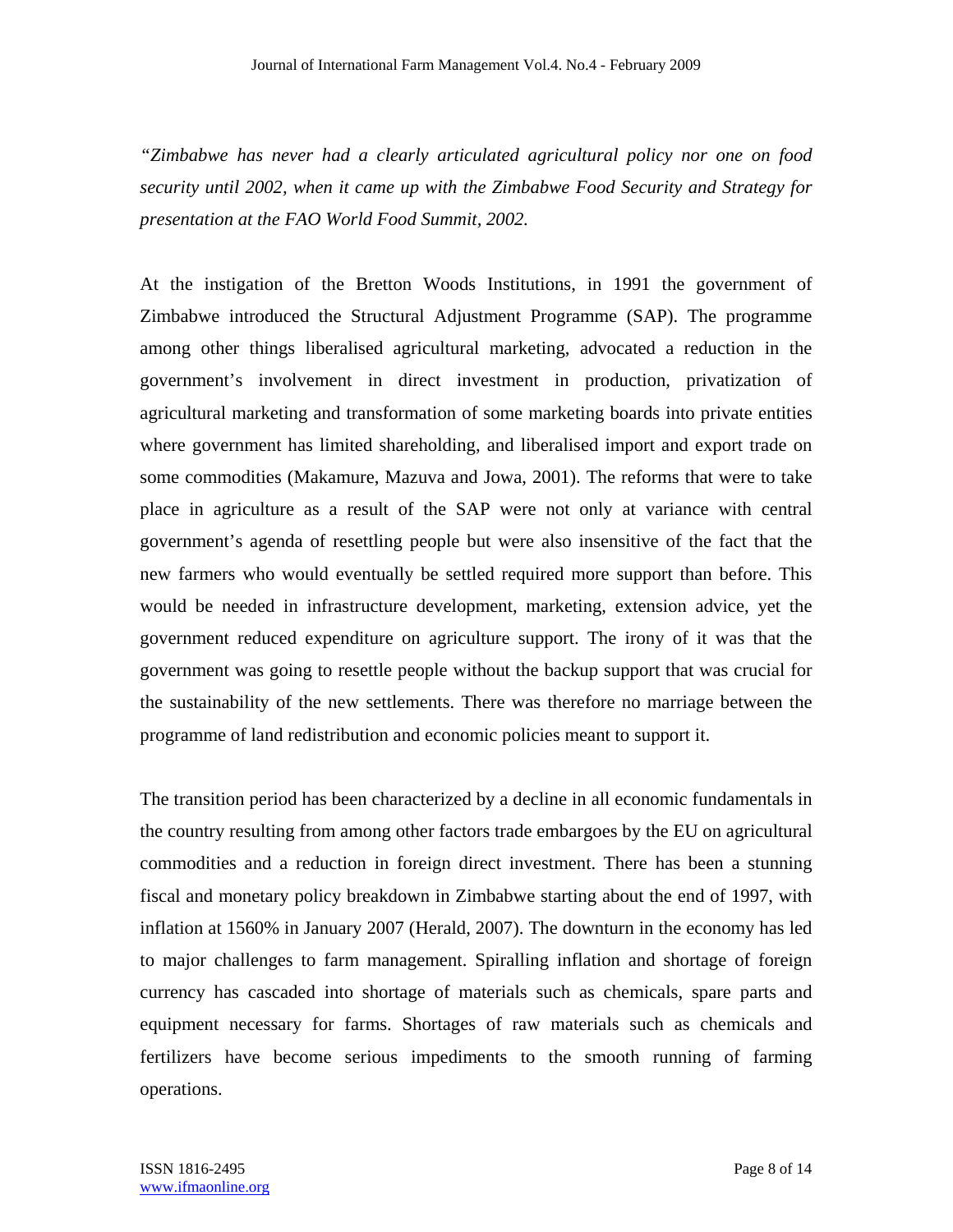#### **3.4 Institutionalised Marketing Impediments**

The period under review saw government reverting to the repressive policies common during the colonial times. As the food deficit reached precarious levels, in July 2001 the government promulgated a new grain marketing policy, the Statutory Instrument No 235A of July 16, 2001 intended to address the maize shortage and build up stocks (Mudimu, 2001). The instrument stipulated that maize, wheat and their milled products were controlled commodities, and the Grain Marketing Board (GMB) was the sole buyer and seller of maize and wheat. These grain marketing controls, fixed prices combined with late payment by the GMB in a highly inflationary environment have severely reduced realisations by grain producers.

Institutionalised monopoly by national marketing organizations which often are not expedient in disbursing funds to farmers cripple their liquidity management due to the long wait for payment. Unreliable and controlled markets have also been central to the problem of farm management in Africa and more particularly for Zimbabwe during the "transition period". Exportable crops have also been experiencing low returns as a result of indirect taxing of products through exchange rate overvaluation, as well as from an export tax on oilseeds which cut off the positive influence of higher international prices (Zimbabwe Bishops Conference, *et al*, 2006). The farmer is challenged as his/her profitability does not depend on market forces but on the prices set by government, which are always lower than the real costs of production (considering the inflationary environment).

The cartel system of marketing, a remnant of the pre-reform scenario dominated by white commercial farmers in the production and marketing of high valued crops such as tobacco and flowers and the post- reform's reluctance to dismantle it, has made it difficult for the new farmers to penetrate international markets. The new farmer is limited in his choice of crops by his inability to penetrate the international market for high valued crops such as flowers. Coupled with this is the distorted international agricultural trade environment which creates artificial impediments for developing country farmers.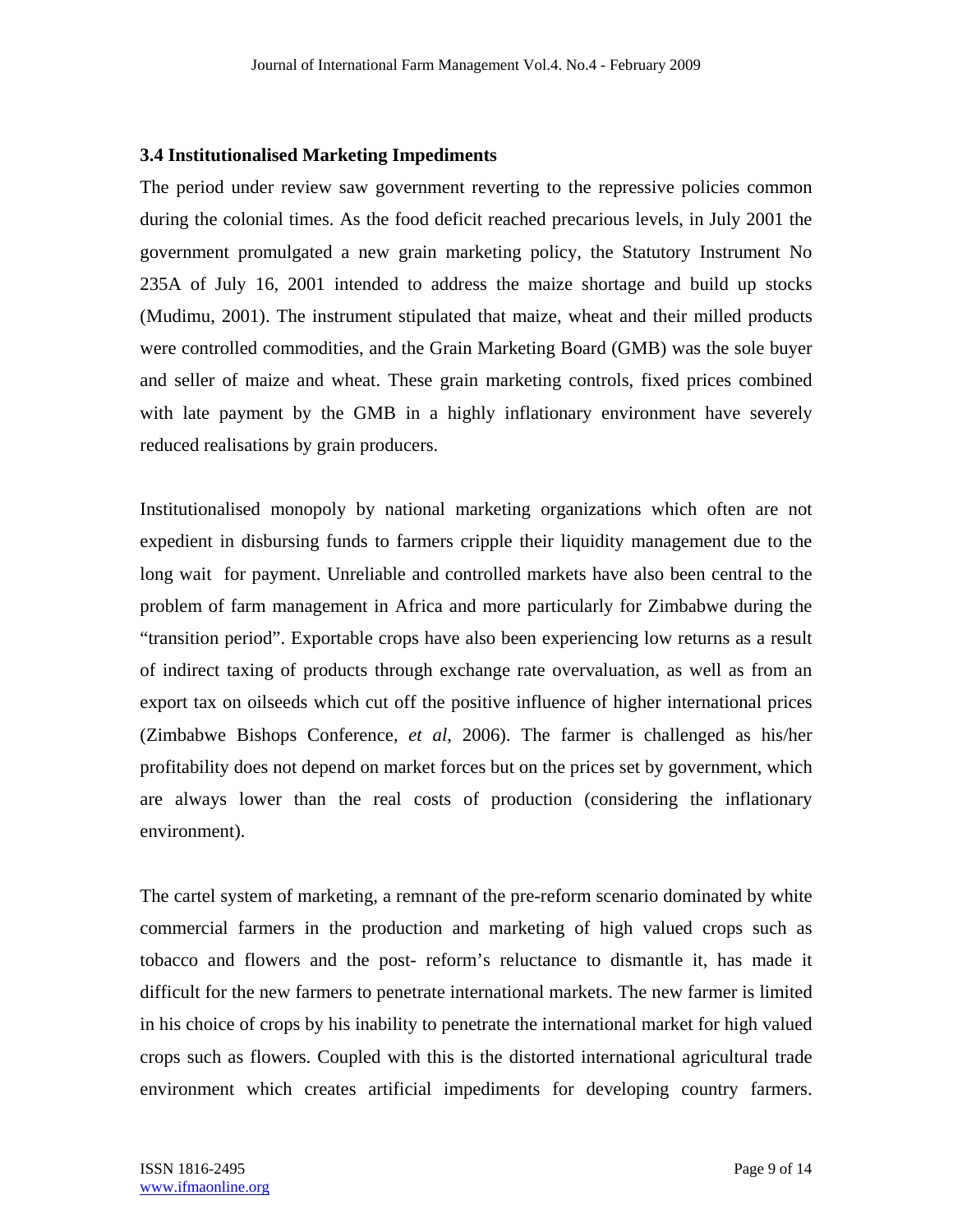Zimbabwe is a signatory of the World Trade Organization (WTO) and other regional and bilateral trade agreements. Although the country has an obligation to follow the statutes of these bodies, like other African countries rampant unfair trade terms have always been a major challenge to the Zimbabwean farmer. Recently, the Doha round of trade negotiations gave very little to Sub-Saharan Africa in terms of levelling of the playing field between the powerful West and the developing countries (Scheepers, 2006), leaving farmers at the mercy of highly competitive and subsidized products from developed countries.

# **3.5 HIV/AIDS and Labour Shortages on Farm Management.**

According to recent data from FAO, AIDS has claimed the lives of about 7 million agricultural workers to date and could kill an additional 16 million (up to 26% of the agricultural labour force) in Sub-Saharan Africa by 2020. The Zimbabwe Demographic and Health Survey shows also that 18.1% of sexually active adults are infected with HIV (UN, 2006). FAO estimated that Zimbabwe lost 9.6% of its agricultural labour force by 2000 because of AIDS (Mudimu, 2003). The AIDS epidemic has thus imposed an enormous cost on the farms and institutions due to diversion of funds from investment to health care, funeral costs, absenteeism, cost of recruiting and replacing staff, loss of skilled labour and reduction of productivity due to loss of experienced human resources (FAO, 1998).

The increased morbidity and mortality of the staff of formal institutions as a result of the HIV/ AIDS impact is weakening institutional capacities through loss of skilled and unskilled staff, including experienced staff at all levels. Extension services have been affected as staff are increasingly being emasculated by the AIDS pandemic (UN, 2006). This is likely to cascade into low farm level productivity as the new crop of farmers who most need extension advice are failing to get the best from the relevant departments owing to staff turnover. At the farm level, labour intensive operations will be abandoned in favour of labour extensive operations while specialised farming will be abandoned as skilled staff are lost.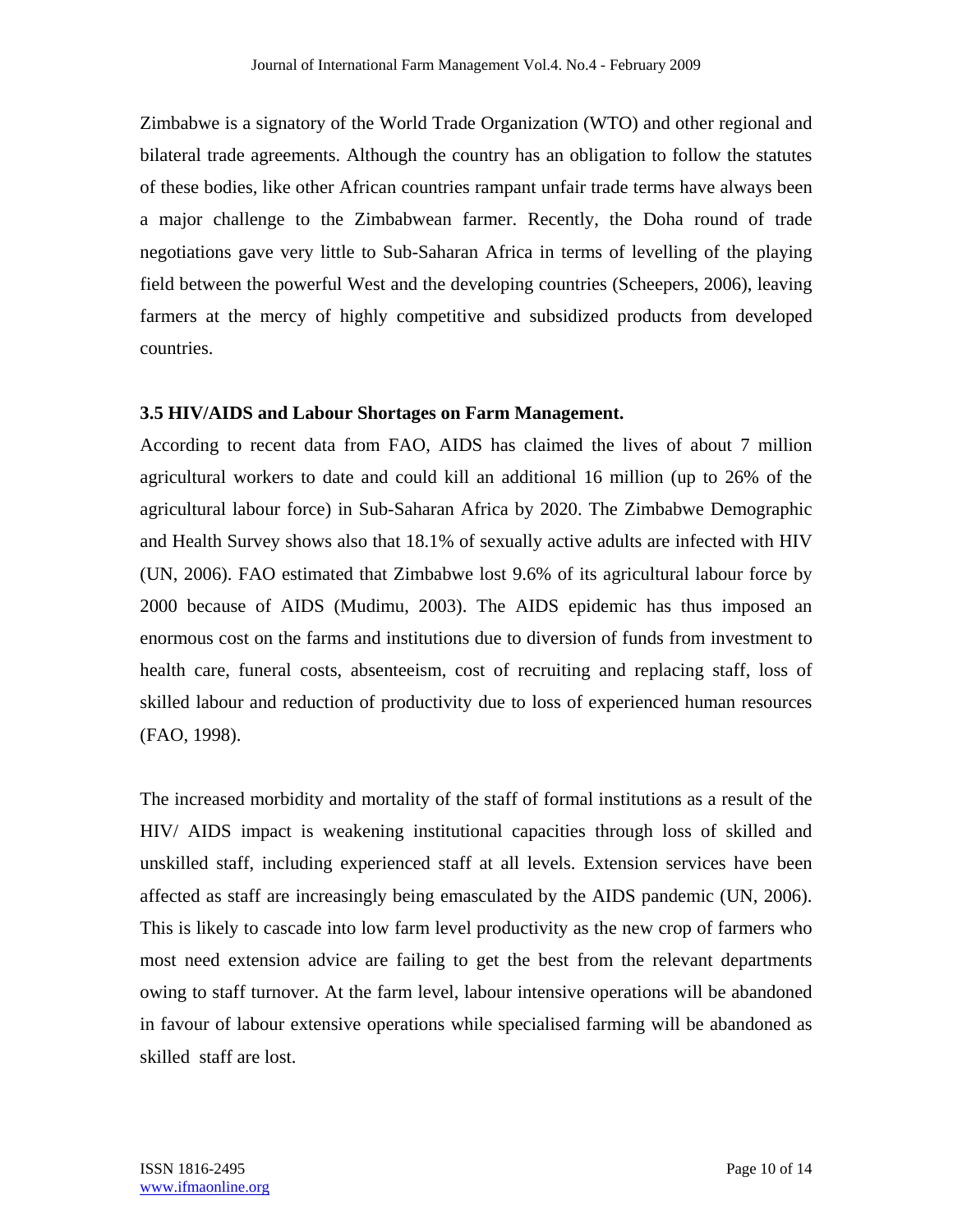The photograph below shows an overripe crop of tobacco almost abandoned because of unavailability of labour. The causes of labour shortages in the view of a farm manager are:

> *"a combination of low wages shunned by workers, liberalization of the economy which has made people to be self employed and most importantly the disease".*



*Insert*: Photograph taken on 15/02/07, Nyazura

**Fig 1** : Overripe tobacco crop

In the smallholder sector, the loss of household heads due to HIV related diseases has resulted in the emergence of child-headed households. These households have serious problems accessing credit from lending institutions as the household head is a minor. HIV / AIDS has had a devastating impact on smallholder farming as the able bodied have either been affected or are taking care of the affected. According to a survey conducted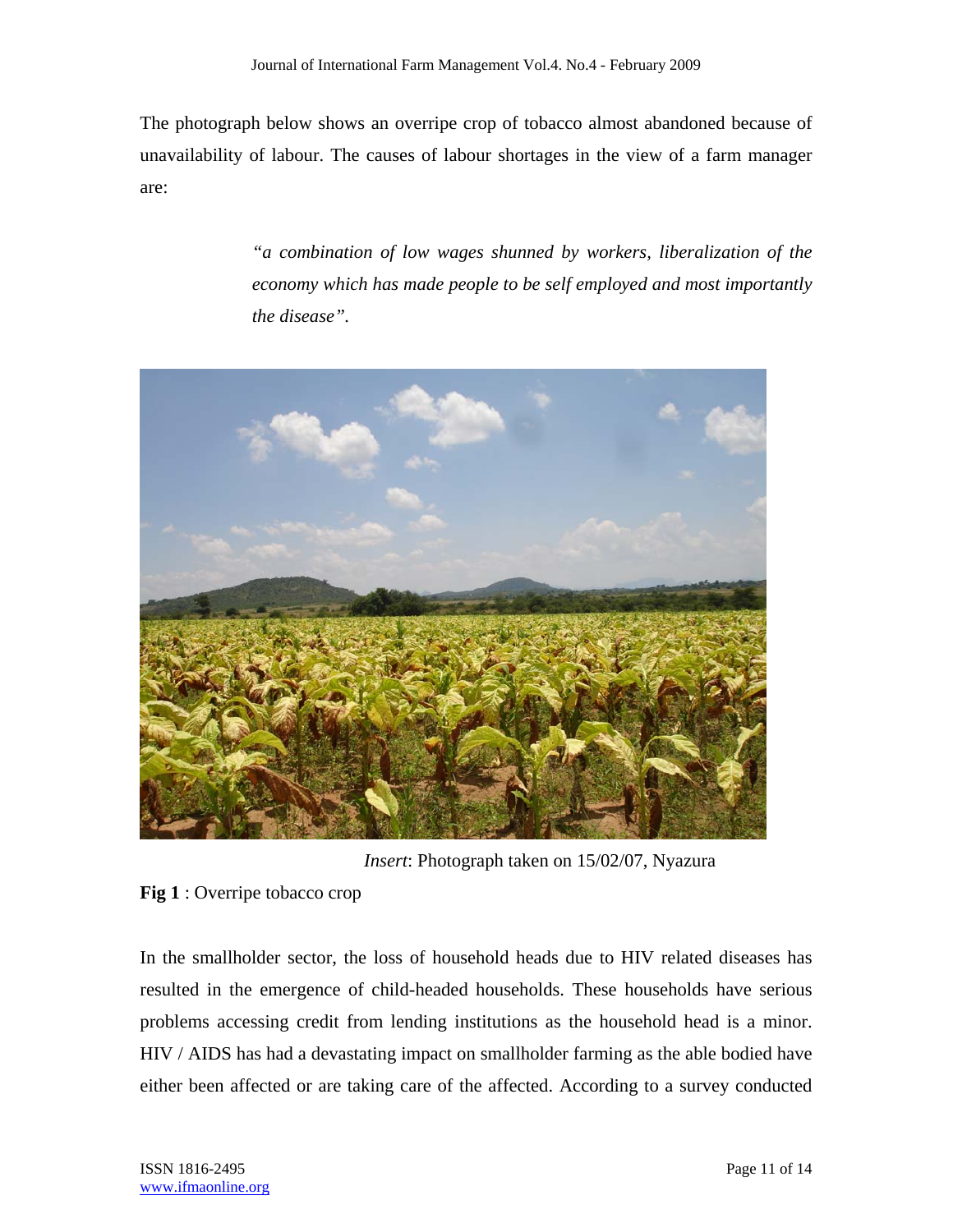by the Zimbabwe Farmers Union in 1997, agricultural output in communal areas declined by nearly 50% in households affected by AIDS compared to the ones not affected (UN, 2006). AIDS can insidiously erode people's morale, weakening their confidence in the future, further harming productivity and undermining their willingness to save and invest (Bereford, 2001).Where leaders becomes sick and pass away there is a lack of continuity or even breakdown of the initiatives they were spearheading.

### **4.0 CONCLUSIONS AND RECOMMENDATIONS**

This review is a synthesis of the numerous challenges faced by farmers in Zimbabwe as the country moves through its land revolution era, herein referred to as the transition period. It suggests possible interventions that government, civilian society and the international community can take to return Zimbabwe farming to its status of yesteryears. Other African governments are encouraged to take a leaf from the experiences of Zimbabwe to strengthen their policy formulation and implementation for sustainability.

The need to address issues of inflation, shortage of foreign currency, and acquisition of raw materials by national governments is critical to the smooth running of farming operations. Coming out of the review also is the need for continued education of the new crop of farmers to move them from subsistence farming to commercially orientated production. The looming erosion and loss of experience and knowledge that former commercial farmers had should be nipped in the bud. National governments should expediently come up with programmes that seek to tap into this repository of knowledge and skills by mixing them with new farmers or helping the former use their knowledge for the benefit of the latter. Central to all is the incentive that comes with security of tenure from farmers owning their land resources so encouraging them to undertake investment. Governments should take seriously the issue of farm management, encourage investment and growth in the farming business as this is pivotal to attaining of food security; a prerequisite for a secure country.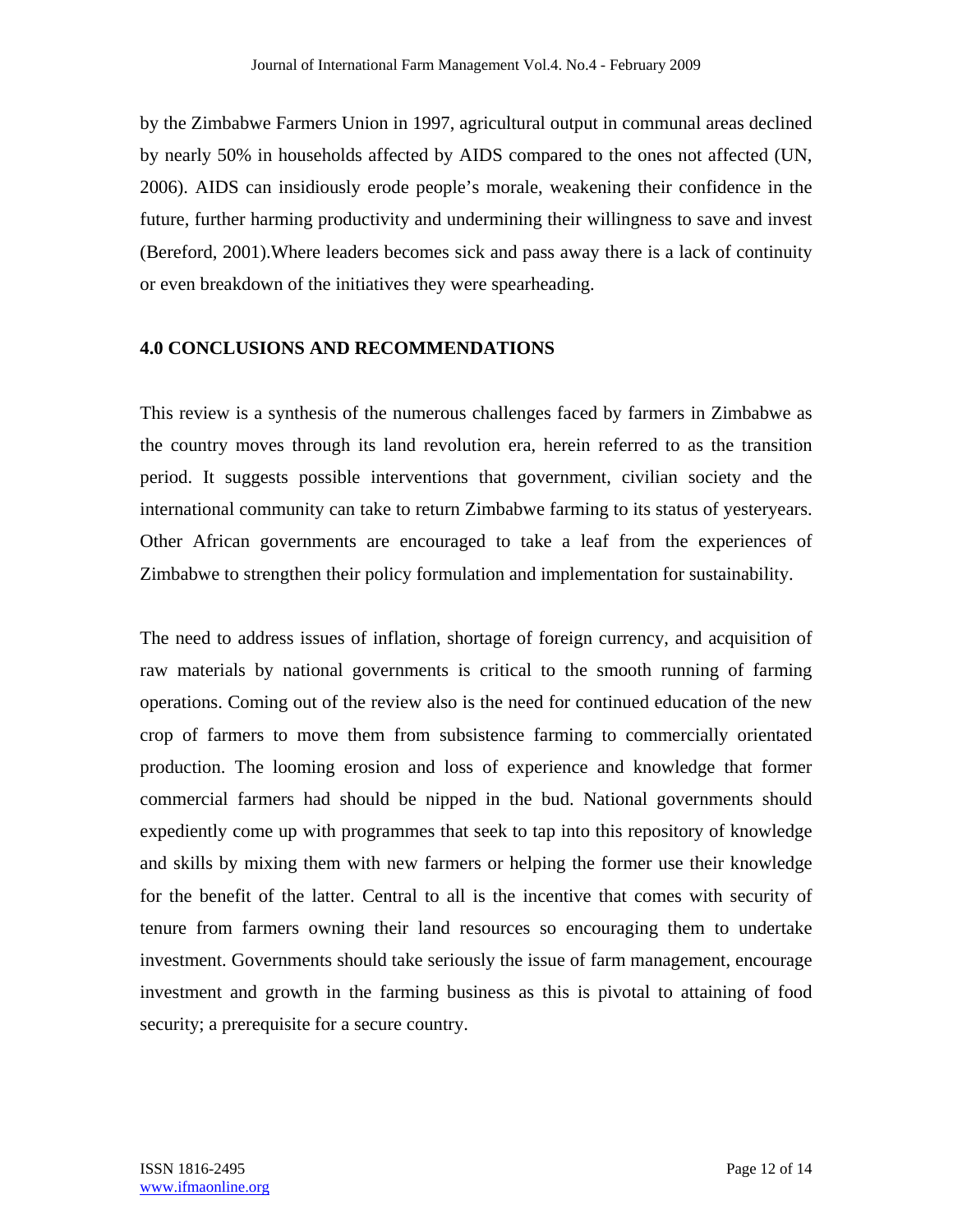HIV/AIDS education and treatment should be expanded and extended to all farming communities. The international community and multilateral bodies that seek to control trade in agriculture should implement policies that are sensitive to and promote growth of agriculture in developing countries, create equal opportunities for trade, and open up agricultural commodities markets that are accessible to all without discrimination and with fair trade terms. The donor communities should instead of concentrating on food aid assume a role in building capacity in the African farmer so that he/ she can become sustainable by himself/herself.

#### **5.0 REFERENCES:**

- Bereford B. 2001. **AIDS take an economic and social toll: Impact on households and economic growth most severe in Southern Africa**. *Africa Recovery* Vol 15 No 1- 2. pp19.
- Bratton M. 1994. **Land redistribution**, 1980-1990. In: Rukuni M and Carl K Eicher, 2001. **Zimbabwe's Agricultural Revolution**. University of Zimbabwe Publications. Harare. Zimbabwe. Pp 70-88.
- FAO. 1998. **Impact of HIV/ AIDS on agricultural and rural development institutions**. Rural Institutions and Participation Service (SDAR) FAO Rural Development Division. ACC Network on Rural Development and Food Security.

Herald Reporter. 2007. Inflation sours at 1560%. *The Herald*. January 23. 2007. pp 1.

- Meikles, D. 2007. Personal communication
- Mudimu, G. 2003. Zimbabwe Food Security Issues Paper for Forum for Food Security in Southern Africa. Accessed on : www.odi.uk/food\_security-forum.
- Scheepers, A. 2006. Export opportunities for Africa Agriculture. *The Farm Africa* and Agro Processing Africa. Vol 6 (2006) pp 5.
- Tapouzis, D. 2003. Addressing the Impact of HIV/ AIDS on Ministries of Agriculture: Focus on Eastern and Southern Africa. A joint FAO/ UNIAIDS Publication. Rome. Italy.